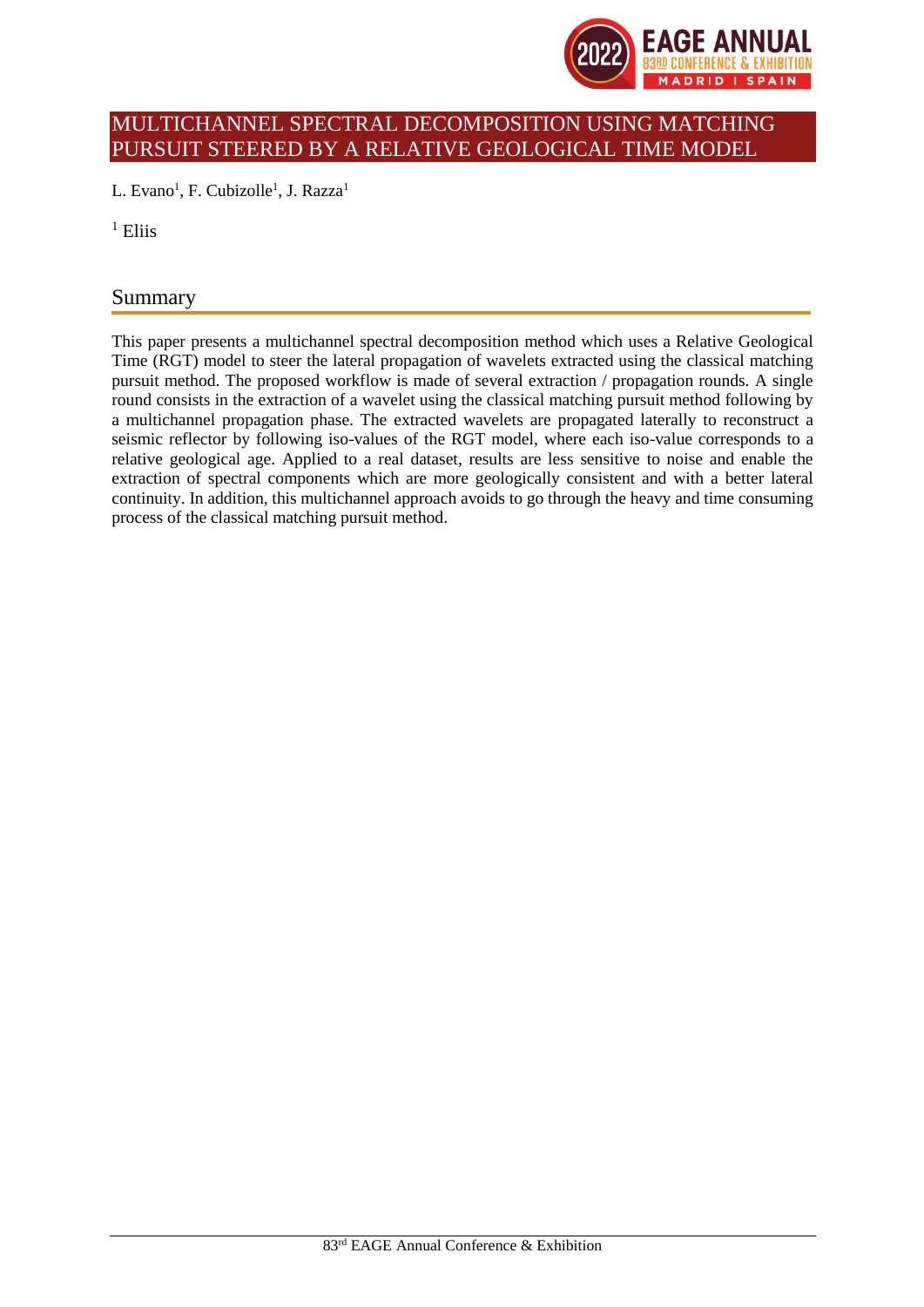

#### **Multichannel spectral decomposition using matching pursuit steered by a Relative Geological Time model**

## **Introduction**

Spectral decomposition, also known as time-frequency analysis, is a largely used method in seismic interpretation. It decomposes the seismic signal into its constituent frequencies and can assist the stratigraphic interpretation and bed thicknesses analysis (Chopra and Marfurt, 2007). The matching pursuit method consists in breaking up each seismic trace independently into a linear combination of wavelets that locally match its time-frequency signature (Mallat and Zhang, 1993). The best matching wavelets are chosen by cross-correlating the seismic trace with a collection of wavelets obtained by varying a set of wavelet parameters: frequency, phase, scale and time delay. To reduce the search domain, a complex trace analysis can be performed to provide a preliminary estimate of the frequency, phase and time delay before proceeding to a local optimization (Liu and al., 2004). Besides, a small perturbation in the seismic trace may result in an entirely different decomposition outcome leading to lateral discontinuities (Castagna and Sun, 2006). To solve this issue, Wang (2010) suggests to use the lateral coherence of seismic traces as a constraint during the seismic trace decomposition. Xu and al. (2020) proposed another multichannel approach by introducing some directionality constraints. Their method assumes that the waveforms along a reflection are continuous to a certain extent by propagating the extracted wavelet to the neighbouring traces. They implemented this solution for the spectral decomposition of 2D seismic profiles. In this paper, an alternative method is proposed which uses a Relative Geological Time (RGT) model obtained from the seismic interpretation to steer the lateral propagation of extracted wavelets for a 3D seismic cube.

# **Methodology**

The proposed method consists of adding a 3D structural constraint into the matching pursuit decomposition by integrating a RGT model. The RGT model is a volume where a relative geological age is assigned to each voxel belonging to the same depositional surface and represented in the seismic domain by one seismic reflector. As a result, a wavelet may be propagated laterally to reconstruct a seismic reflector by following iso-values of the RGT model. In the following case, the RGT model has been obtained from a comprehensive seismic interpretation method described by Pauget et al. (2009).

From a picked seed trace, wavelets are extracted and iteratively propagated along the RGT model geological ages. The decomposition of the seismic volume is performed in several rounds. A round starts by the extraction of a reference wavelet from a seismic trace using the classical matching pursuit method (Figure 1.a), subsequently followed by a propagation step steered by the RGT model relative ages at its centered time position (Figure 1.b and 1.c). The RGT model enables to know at which time the reference wavelet needs to be propagated and then extracted for each neighbour trace. The waveforms along a seismic reflection change progressively as we move away from the trace where the wavelet has been extracted. Consequently, the propagation phase must be stopped when the waveforms on the neighbour traces are too different to the extracted wavelet being propagated. Inspired from Xu and Jin (2020), validation criteria are defined using the amplitude, the instantaneous frequency and the instantaneous phase of the neighbour traces. The propagation of the wavelet to a given neighbour trace is rejected when it does not satisfy the following criteria anymore:

$$
\text{Criterion 1:} \qquad \alpha_{Amp}^{low} \leq \frac{Amp_{propa}}{Amp_{ref}} \quad \leq \alpha_{Amp}^{up} \qquad (1)
$$

$$
\text{Criterion 2:} \qquad \alpha_f^{low} \leq \frac{f_{inst. \, propa}}{f_{ref}} \leq \alpha_f^{up} \qquad (2)
$$

$$
\text{Criterion 3:} \quad \left\{ \begin{array}{l l} \alpha_f^{low} \leq & \frac{\varphi_{inst. \text{propa}}}{\varphi_{ref}} & \leq \alpha_f^{up} \; : \; \text{if } \varphi_{ref} \geq 0 \\ \alpha_f^{low} \leq & \frac{\varphi_{ref}}{\varphi_{inst. \text{propa}}} & \leq \alpha_f^{up} \; : \; \text{if } \varphi_{ref} < 0 \end{array} \right. \tag{3}
$$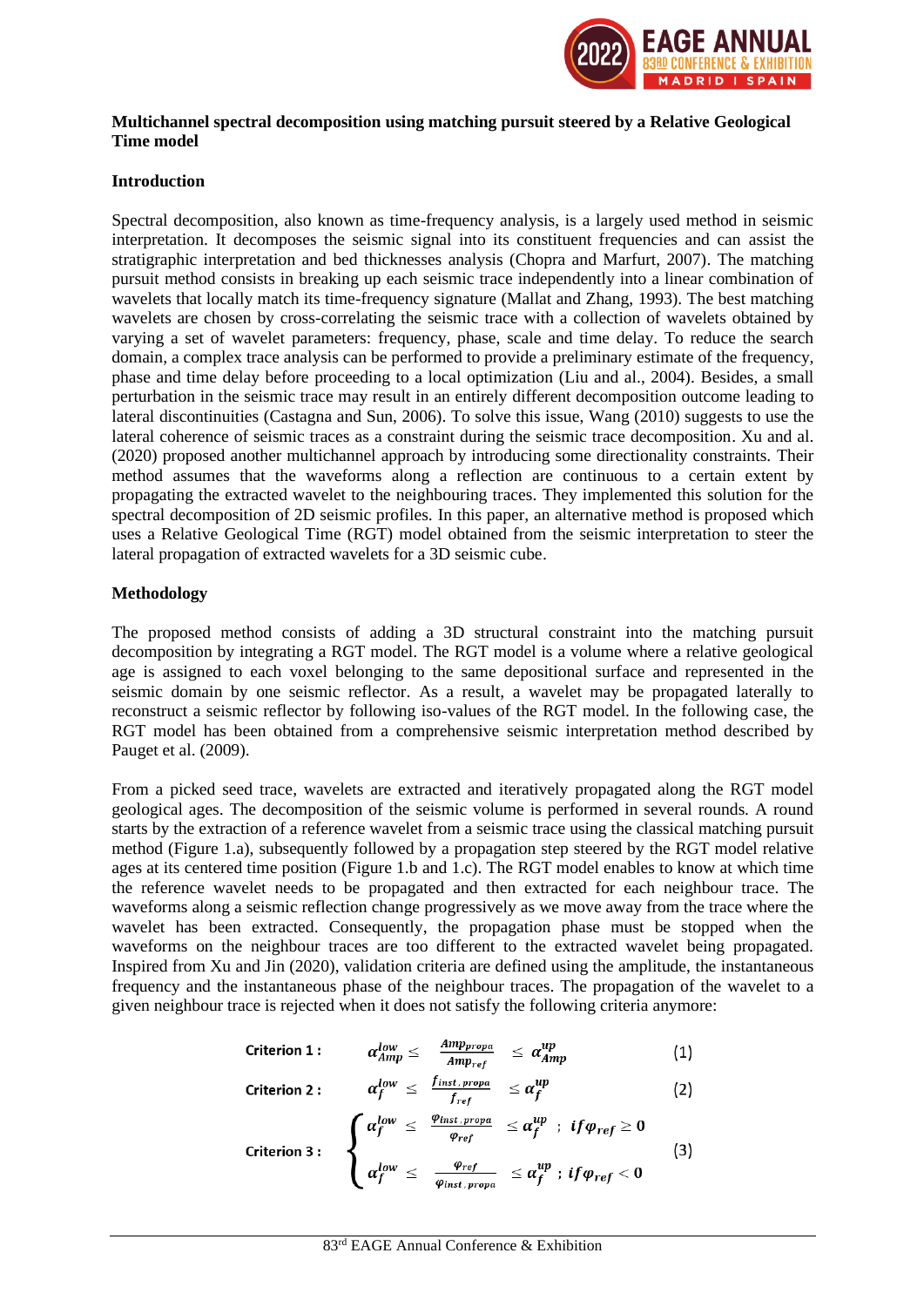

with:

- $Amp_{ref}$  and  $Amp_{propa}$ : the amplitude of the extracted reference wavelet and the amplitude of the wavelet being propagated;
- $\alpha_{Amp}^{low}$  and  $\alpha_{Amp}^{up}$  : the lower and upper bounds of the search threshold for the amplitude;
- $\varphi_{ref}$  and  $\varphi_{inst}$ ,  $_{propa}$ : the phase of the reference wavelet and the instantaneous phase of the neighbour trace at the iso-RGT value of the reference wavelet;
- $-\alpha_{\varphi}^{low}$  and  $\alpha_{\varphi}^{up}$  : the lower and upper bounds of the search threshold for the phase;
- $f_{ref}$  and  $f_{inst}$ ,  $_{propa}$ : the frequency of the reference wavelet and the instantaneous frequency of the neighbour trace at the iso-RGT value of the reference wavelet;
- $-\alpha_f^{low}$  and  $\alpha_f^{up}$  : the lower and upper bounds of the search threshold for the frequency.

As the propagation process continues in all directions by following the RGT model and by respecting the criteria (1)-(3), this method avoids going through the heavy and time consuming process of the single channel matching pursuit where each trace is processed independently. Once all the traces have been rejected forming a closed loop, and so blocking all possible expending paths, the propagation is stopped (Figure 1.d). A new wavelet is then extracted using the classical matching pursuit algorithm for a new reference trace located in the neighbourhood where the propagation has been stopped (Figure 1.e). The propagation of the newly extracted wavelet is then also performed, and so forth. This process is repeated until at least one wavelet has been extracted for each trace of the survey, ending the current round (Figure 1.f). Finally, this round process is reiterated until all the seismic traces have been decomposed.



*Figure 1 Extraction/propagation processes for a single round. Each colored dot corresponds to a seismic trace. (a) A reference wavelet is extracted from a seed trace. (b) The reference wavelet is propagated to the direct neighbour traces by following its iso-RGT value. Depending on traces, the propagation is validated or rejected. (c) The process recursively continues for the direct neighbourhood of the traces whose propagation had been validated. (d) The propagation ends when no more path is available. (e) A new reference wavelet is extracted and a new propagation process is launched. (f) The previous steps are repeated until at least one wavelet has been extracted/propagated for all traces, implying the end of the round.*

### **Results and discussion**

The following example showcases the spectral decomposition of Maui field's seismic data located in the Taranaki Basin, offshore New Zealand. The RGT model used in this study was obtained from the comprehensive interpretation of the Maui field's seismic data (Durot et. al., 2017). The 48 Hz spectral component of the seismic data has been extracted using the RGT model-based multichannel matching pursuit (Figure 2.a) and compared with the results from the classical single channel method (Figure 2.b). The results of the proposed method are less sensitive to noise and are more geologically consistent with a better lateral continuity. Ultimately, the 38 Hz - 48 Hz - 58 Hz spectral components extracted from both methods have been mapped into a Red-Green-Blue (RGB) blending viewer. A moderately lower frequency resolution is observed, expressed by a slightly narrower color variability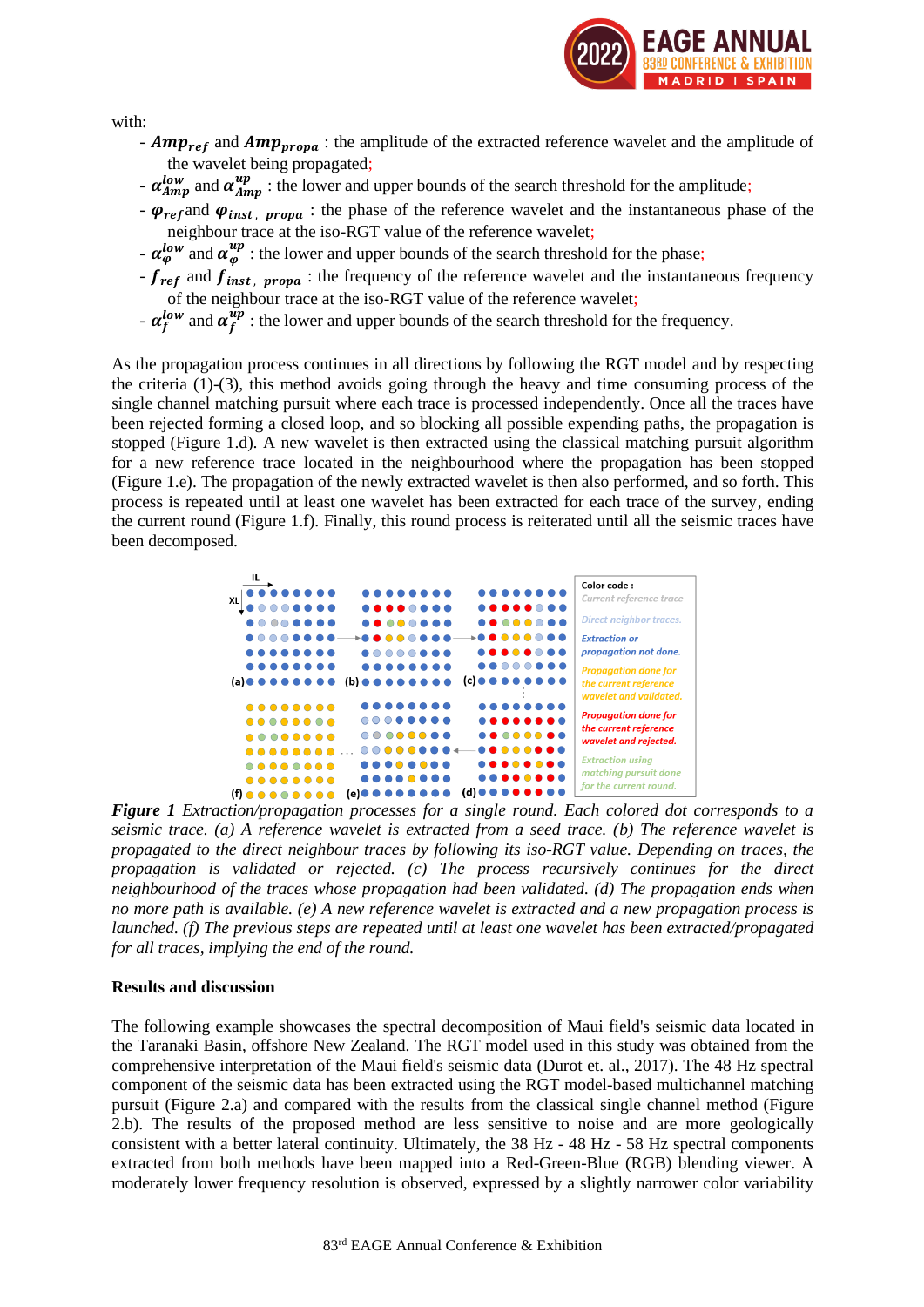

in the RGB blending. This effect is a direct consequence of the propagation process where the same wavelet is extracted for several traces, by comparison with the single trace approach of the classical matching pursuit. It can be controlled and minimized by changing the search threshold values of the validation criteria (1)-(3). In addition, some step patterns can be noted on the results obtained with the RGT model-based approach (Figure 3.a). They can be lessened by incorporating a spatial correlation length parameter into the validation criteria to stop the propagation for traces located to a certain distance, chosen by the user, from the reference trace. A correlation length of 50 traces and 15 traces has been used on the Figure 3.a and on the Figure 3.b respectively. The reduction of the correlation length mitigates the step patterns to a certain extent at the expense of the spatial continuity.



*Figure 2 Comparison between (a) the RGT model-based multichannel matching pursuit and (b) the classical single channel matching pursuit.*



*Figure 3 RGB blending of frequencies 38 Hz - 48 Hz – 58 Hz: (a) using the RGT model-based multichannel matching pursuit with a correlation length of 50 traces, (b) with a correlation length of 15 traces and (c) using the single channel matching pursuit.*